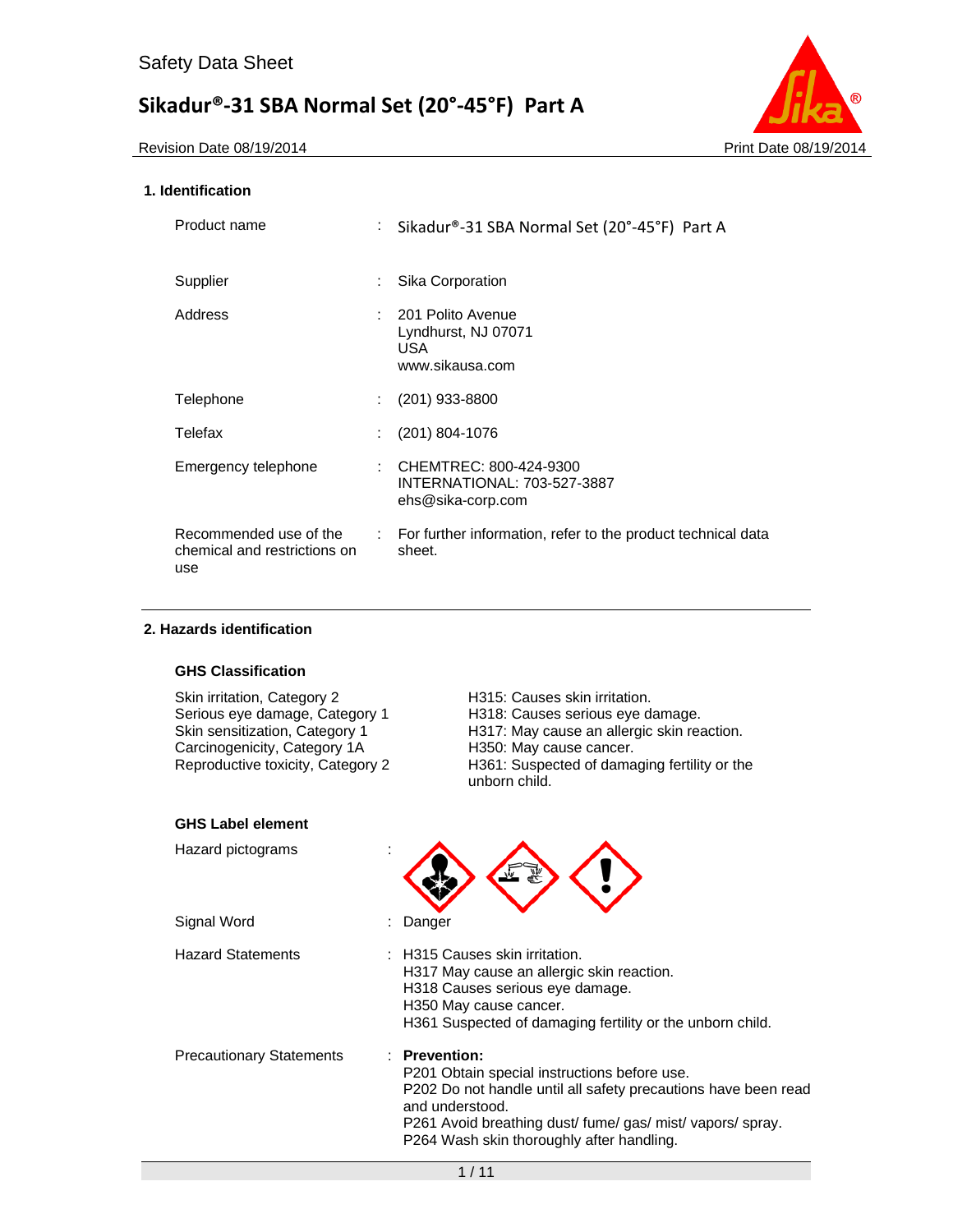Revision Date 08/19/2014 **Print Date 08/19/2014** Print Date 08/19/2014



P272 Contaminated work clothing should not be allowed out of the workplace. P280 Wear eye protection/ face protection. P280 Wear protective gloves. P281 Use personal protective equipment as required. **Response:**  P302 + P352 IF ON SKIN: Wash with plenty of soap and water. P305 + P351 + P338 IF IN EYES: Rinse cautiously with water for several minutes. Remove contact lenses, if present and easy to do. Continue rinsing. P308 + P313 IF exposed or concerned: Get medical advice/ attention. P310 Immediately call a POISON CENTER or doctor/ physician. P333 + P313 If skin irritation or rash occurs: Get medical advice/ attention. P362 Take off contaminated clothing and wash before reuse. **Storage:**  P405 Store locked up. **Disposal:**  P501 Dispose of contents/ container to an approved waste disposal plant.

See Section 11 for more detailed information on health effects and symptoms.

## **3. Composition/information on ingredients**

## **Hazardous ingredients**

| <b>Chemical Name</b>                          | CAS-No.    | Concentration (%)      |
|-----------------------------------------------|------------|------------------------|
| bisphenol-A-(epichlorhydrin) epoxy resin      | 25068-38-6 | $\vert$ >= 25 - < 50 % |
| 1,3-bis(2,3-epoxypropoxy)-2,2-dimethylpropane | 17557-23-2 | $\ge$ = 5 - < 10 %     |
| Phenol, 4-nonyl, branched                     | 84852-15-3 | $\ge$ = 5 - < 10 %     |
| 2,2-bis(acryloyloxymethyl) butyl acrylate     | 15625-89-5 | $>= 2 - 5\%$           |
| titanium dioxide                              | 13463-67-7 | $>= 0 - 1\%$           |
| Quartz (SiO2)                                 | 14808-60-7 | $>= 0 - 1\%$           |

There are no additional ingredients present which, within the current knowledge of the supplier and in the concentrations applicable, are classified as hazardous to health or the environment and hence require reporting in this section.

# **4. First aid measures**

| If inhaled              | $\therefore$ Move to fresh air.<br>Consult a physician after significant exposure.                                                           |
|-------------------------|----------------------------------------------------------------------------------------------------------------------------------------------|
| In case of skin contact | : Take off contaminated clothing and shoes immediately.<br>Wash off with soap and plenty of water.<br>If symptoms persist, call a physician. |
| In case of eye contact  | : Small amounts splashed into eyes can cause irreversible                                                                                    |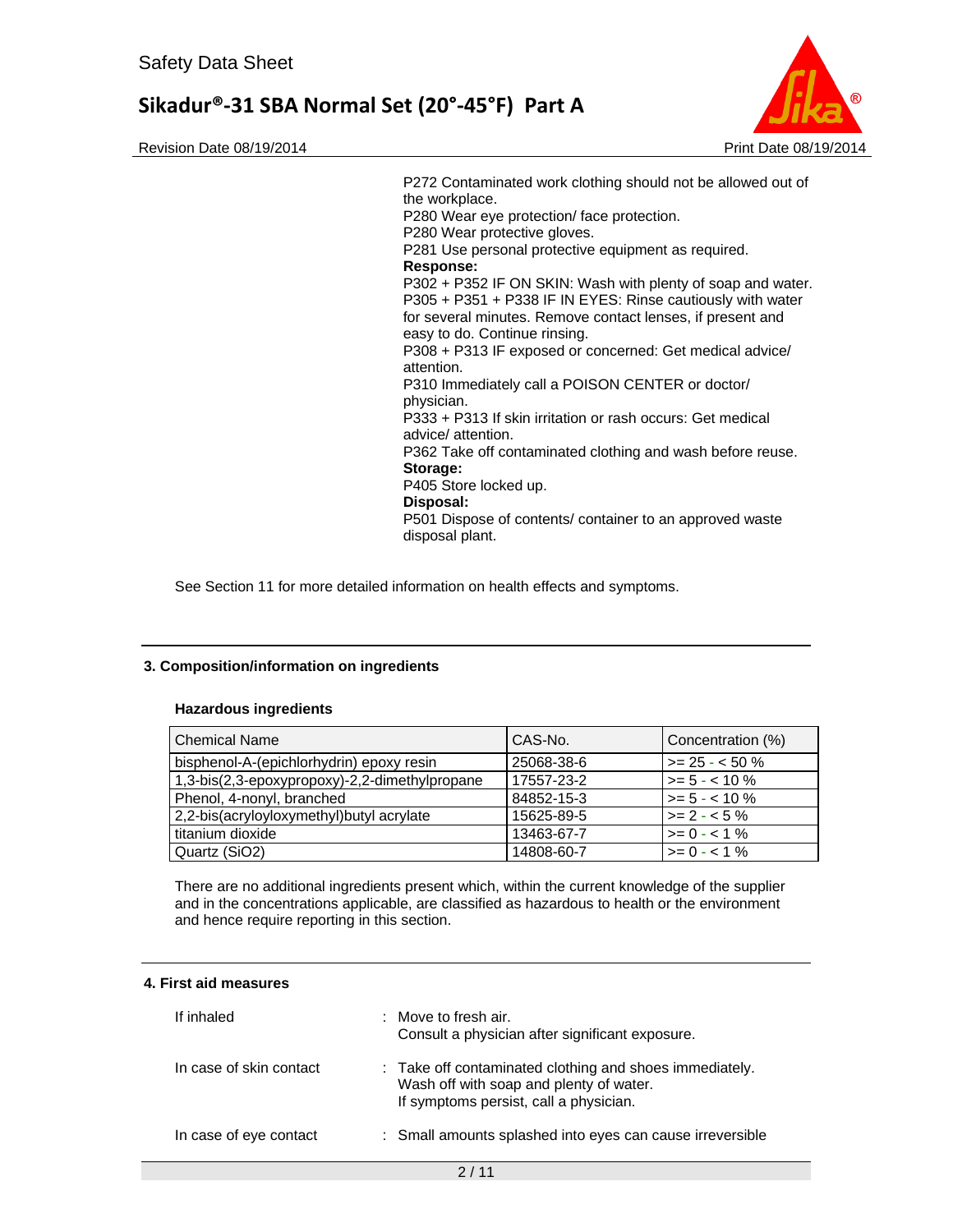

Revision Date 08/19/2014 **Print Date 08/19/2014** 

—

|                                                                           | tissue damage and blindness.<br>In the case of contact with eyes, rinse immediately with plenty<br>of water and seek medical advice.<br>Continue rinsing eyes during transport to hospital.<br>Remove contact lenses.<br>Keep eye wide open while rinsing. |
|---------------------------------------------------------------------------|------------------------------------------------------------------------------------------------------------------------------------------------------------------------------------------------------------------------------------------------------------|
| If swallowed                                                              | : Clean mouth with water and drink afterwards plenty of water.<br>Induce vomiting immediately and call a physician.<br>Do NOT induce vomiting.<br>Do not give milk or alcoholic beverages.<br>Never give anything by mouth to an unconscious person.       |
| Most important symptoms<br>and effects, both acute and<br>delayed         | : irritant effects<br>sensitizing effects<br>carcinogenic effects                                                                                                                                                                                          |
|                                                                           | Allergic reactions<br>Excessive lachrymation<br>Erythema<br><b>Dermatitis</b><br>See Section 11 for more detailed information on health effects<br>and symptoms.                                                                                           |
| Protection of first-aiders                                                | : Move out of dangerous area.<br>Consult a physician.<br>Show this material safety data sheet to the doctor in<br>attendance.                                                                                                                              |
| Notes to physician                                                        | : Treat symptomatically.                                                                                                                                                                                                                                   |
| 5. Fire-fighting measures                                                 |                                                                                                                                                                                                                                                            |
| Suitable extinguishing media                                              | : Use extinguishing measures that are appropriate to local<br>circumstances and the surrounding environment.                                                                                                                                               |
| Specific extinguishing<br>methods                                         | : Collect contaminated fire extinguishing water separately. This<br>must not be discharged into drains.<br>Fire residues and contaminated fire extinguishing water must<br>be disposed of in accordance with local regulations.                            |
| Special protective equipment<br>for fire-fighters                         | In the event of fire, wear self-contained breathing apparatus.                                                                                                                                                                                             |
| 6. Accidental release measures                                            |                                                                                                                                                                                                                                                            |
| Personal precautions,<br>protective equipment and<br>emergency procedures | : Use personal protective equipment.<br>Deny access to unprotected persons.                                                                                                                                                                                |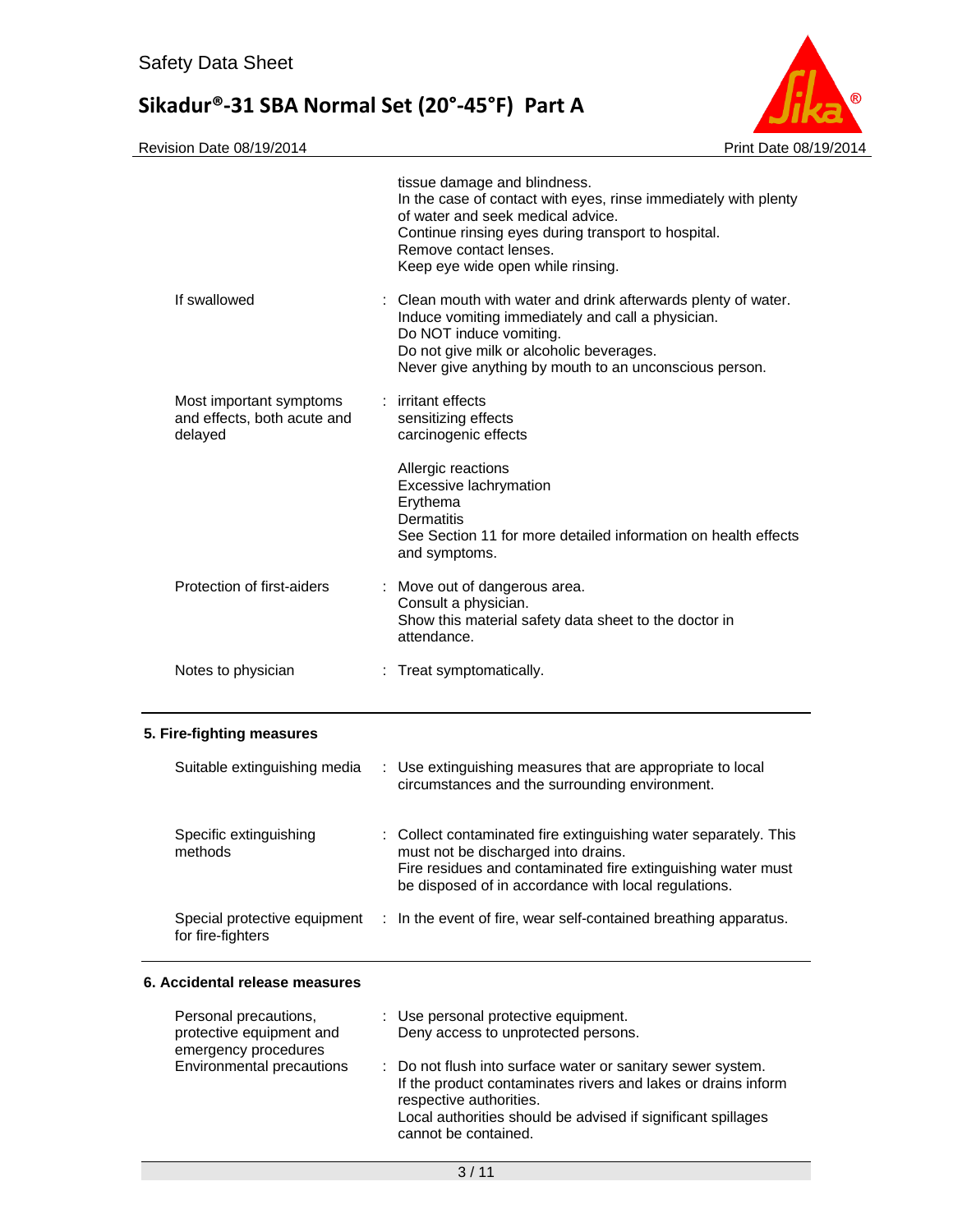

| Methods and materials for<br>containment and cleaning up | : Soak up with inert absorbent material (e.g. sand, silica gel,<br>acid binder, universal binder, sawdust).<br>Keep in suitable, closed containers for disposal.                                                                                                                                                                                                                                                                                                                                                                                                                    |  |
|----------------------------------------------------------|-------------------------------------------------------------------------------------------------------------------------------------------------------------------------------------------------------------------------------------------------------------------------------------------------------------------------------------------------------------------------------------------------------------------------------------------------------------------------------------------------------------------------------------------------------------------------------------|--|
| 7. Handling and storage                                  |                                                                                                                                                                                                                                                                                                                                                                                                                                                                                                                                                                                     |  |
| Advice on safe handling                                  | : Do not breathe vapors or spray mist.<br>Avoid exceeding the given occupational exposure limits (see<br>section 8).<br>Do not get in eyes, on skin, or on clothing.<br>For personal protection see section 8.<br>Persons with a history of skin sensitization problems or<br>asthma, allergies, chronic or recurrent respiratory disease<br>should not be employed in any process in which this mixture is<br>being used.<br>Smoking, eating and drinking should be prohibited in the<br>application area.<br>Follow standard hygiene measures when handling chemical<br>products. |  |
| Conditions for safe storage                              | Prevent unauthorized access.<br>Store in original container.<br>Keep container tightly closed in a dry and well-ventilated<br>place.<br>Containers which are opened must be carefully resealed and<br>kept upright to prevent leakage.<br>Observe label precautions.<br>Store in accordance with local regulations.                                                                                                                                                                                                                                                                 |  |
| Materials to avoid                                       | : no data available                                                                                                                                                                                                                                                                                                                                                                                                                                                                                                                                                                 |  |

# **8. Exposure controls/personal protection**

| <b>Component</b> | CAS-No.    | Basis **            | Value      | <b>Exposure limit(s)*/</b><br>Form of exposure |
|------------------|------------|---------------------|------------|------------------------------------------------|
| Limestone        | 1317-65-3  | OSHA Z-1            | <b>TWA</b> | $15 \text{ mg/m}$<br>total dust                |
|                  |            | OSHA Z-1            | TWA        | $5 \text{ mg/m}$ 3<br>respirable fraction      |
|                  |            | OSHA P <sub>0</sub> | <b>TWA</b> | $15$ mg/m $3$<br>Total                         |
|                  |            | OSHA P <sub>0</sub> | <b>TWA</b> | $5 \text{ mg/m}$ 3<br>Respirable fraction      |
| titanium dioxide | 13463-67-7 | <b>ACGIH</b>        | <b>TWA</b> | $10$ mg/m $3$                                  |
|                  |            | OSHA P0             | <b>TWA</b> | $10$ mg/m $3$<br>Total                         |
|                  |            | OSHA Z-1            | TWA        | $15 \text{ mg/m}$                              |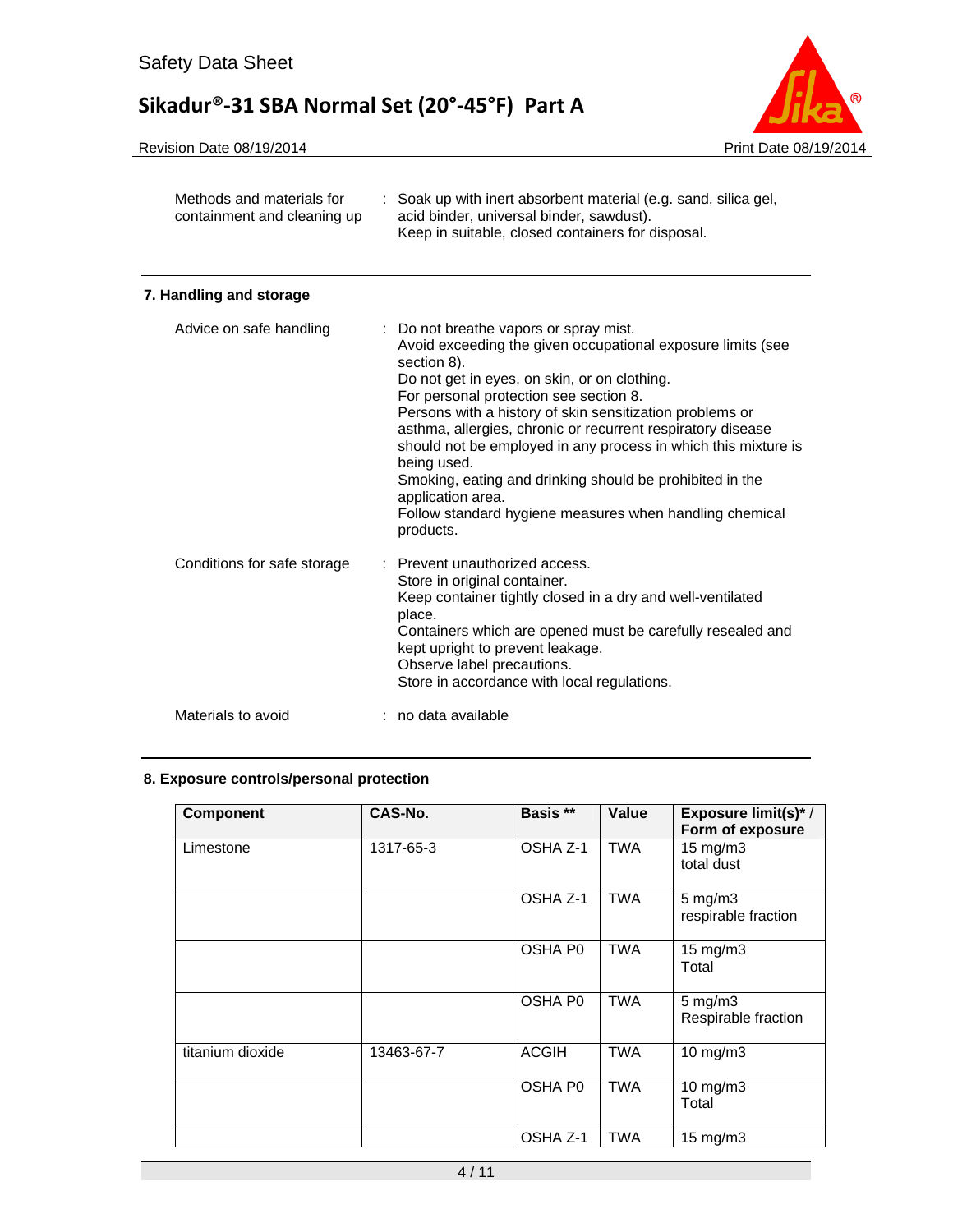

Revision Date 08/19/2014 **Print Date 08/19/2014** 

|               |            |          |            | total dust                             |
|---------------|------------|----------|------------|----------------------------------------|
| Quartz (SiO2) | 14808-60-7 | ACGIH    | <b>TWA</b> | 0.025 mg/m3<br>Respirable fraction     |
|               |            | OSHA Z-3 | <b>TWA</b> | 30 mg/m3 /<br>$%SiO2+2$<br>total dust  |
|               |            | OSHA Z-3 | <b>TWA</b> | 10 mg/m3 /<br>$%SiO2+2$<br>respirable  |
|               |            | OSHA Z-3 | <b>TWA</b> | 250 mppcf /<br>$%SiO2+5$<br>respirable |
|               |            | OSHA P0  | <b>TWA</b> | $0.1$ mg/m $3$<br>Respirable fraction  |

\*The above mentioned values are in accordance with the legislation in effect at the date of the release of this safety data sheet.

# \*\***Basis**

ACGIH. Threshold Limit Values (TLV) OSHA P0. Table Z-1, Limit for Air Contaminat (1989 Vacated Values) OSHA P1. Permissible Exposure Limits (PEL), Table Z-1, Limit for Air Contaminant OSHA P2. Permissible Exposure Limits (PEL), Table Z-2 OSHA Z3. Table Z-3, Mineral Dust

| <b>Engineering measures</b>   | : Use of adequate ventilation should be sufficient to control<br>worker exposure to airborne contaminants. If the use of this<br>product generates dust, fumes, gas, vapor or mist, use<br>process enclosures, local exhaust ventilation or other<br>engineering controls to keep worker exposure below any<br>recommended or statutory limits. |
|-------------------------------|-------------------------------------------------------------------------------------------------------------------------------------------------------------------------------------------------------------------------------------------------------------------------------------------------------------------------------------------------|
| Personal protective equipment |                                                                                                                                                                                                                                                                                                                                                 |
| Respiratory protection        | : Use a properly fitted NIOSH approved air-purifying or air-fed<br>respirator complying with an approved standard if a risk<br>assessment indicates this is necessary.                                                                                                                                                                          |
|                               | The filter class for the respirator must be suitable for the<br>maximum expected contaminant concentration<br>(gas/vapor/aerosol/particulates) that may arise when handling<br>the product. If this concentration is exceeded, self-contained<br>breathing apparatus must be used.                                                              |
| Hand protection<br>Remarks    | : Chemical-resistant, impervious gloves complying with an                                                                                                                                                                                                                                                                                       |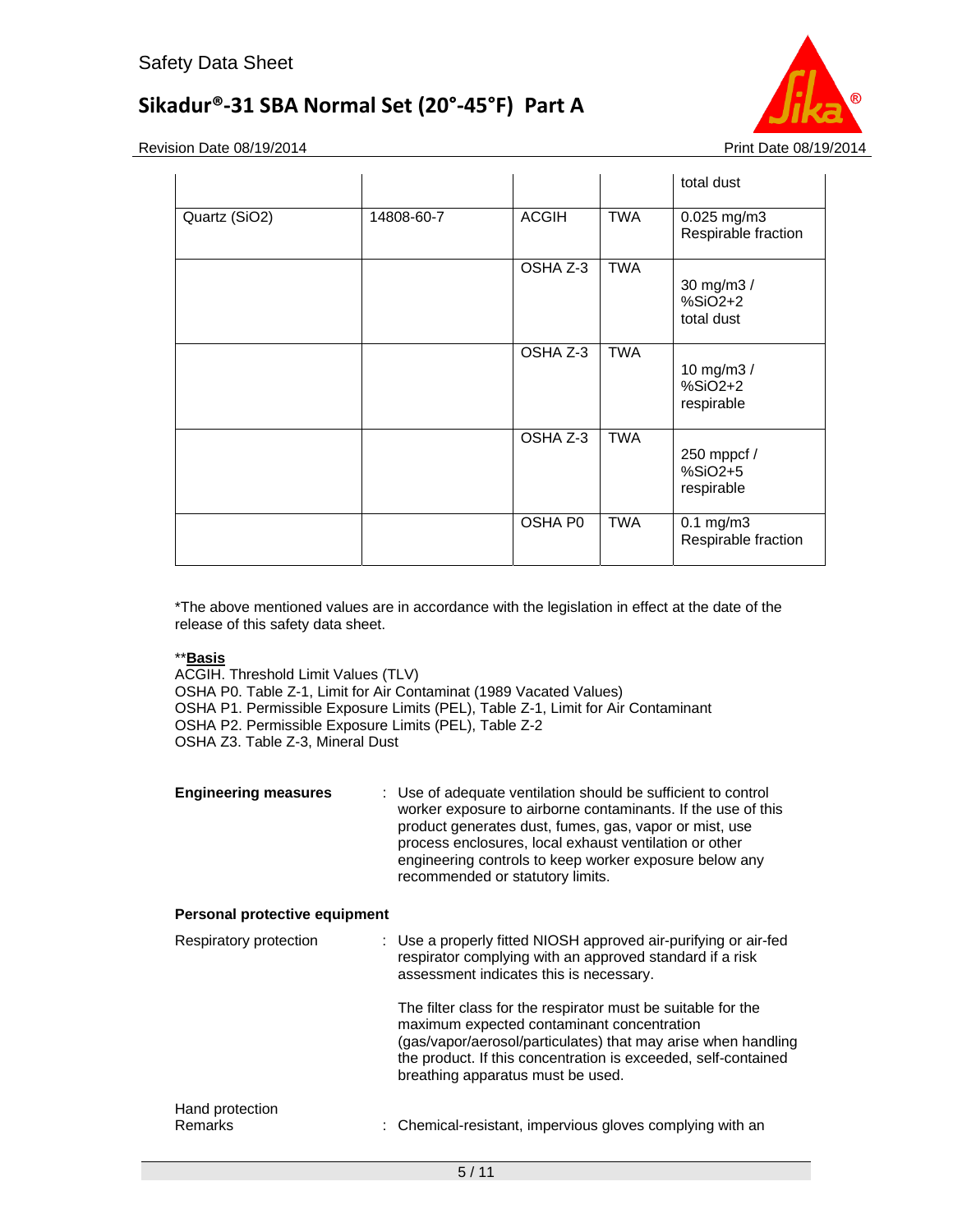

|                          | approved standard should be worn at all times when handling<br>chemical products if a risk assessment indicates this is<br>necessary.                                                                                                                 |  |
|--------------------------|-------------------------------------------------------------------------------------------------------------------------------------------------------------------------------------------------------------------------------------------------------|--|
| Eye protection           | : Safety eyewear complying with an approved standard should<br>be used when a risk assessment indicates this is necessary.                                                                                                                            |  |
| Skin and body protection | : Choose body protection in relation to its type, to the<br>concentration and amount of dangerous substances, and to<br>the specific work-place.                                                                                                      |  |
| Hygiene measures         | : Avoid contact with skin, eyes and clothing.<br>Wash hands before breaks and immediately after handling the<br>product.<br>Remove contaminated clothing and protective equipment<br>before entering eating areas.<br>Wash thoroughly after handling. |  |

# **9. Physical and chemical properties**

| Appearance                                    | İ.                   | liquid                           |
|-----------------------------------------------|----------------------|----------------------------------|
| Color                                         |                      | white                            |
| Odor                                          | ÷                    | aromatic                         |
| <b>Odor Threshold</b>                         | İ.                   | no data available                |
| Flash point                                   | ÷                    | $> 212$ °F ( $> 100$ °C)         |
| Ignition temperature                          | ÷                    | not applicable                   |
| Decomposition temperature                     | ÷                    | no data available                |
| Lower explosion limit (Vol%)                  | ÷                    | no data available                |
| Upper explosion limit (Vol%)                  | ÷                    | no data available                |
| Flammability (solid, gas)                     | ÷                    | no data available                |
| Oxidizing properties                          | ÷                    | no data available                |
| Autoignition temperature                      | $\ddot{\phantom{a}}$ | no data available                |
| рH                                            | ÷                    | no data available                |
| Melting point/range /                         | ÷                    | no data available                |
| Freezing point<br>Boiling point/boiling range | ÷                    | no data available                |
| Vapor pressure                                | t                    | no data available                |
| Density                                       |                      | 1.17 $g/cm3$<br>at 73 °F (23 °C) |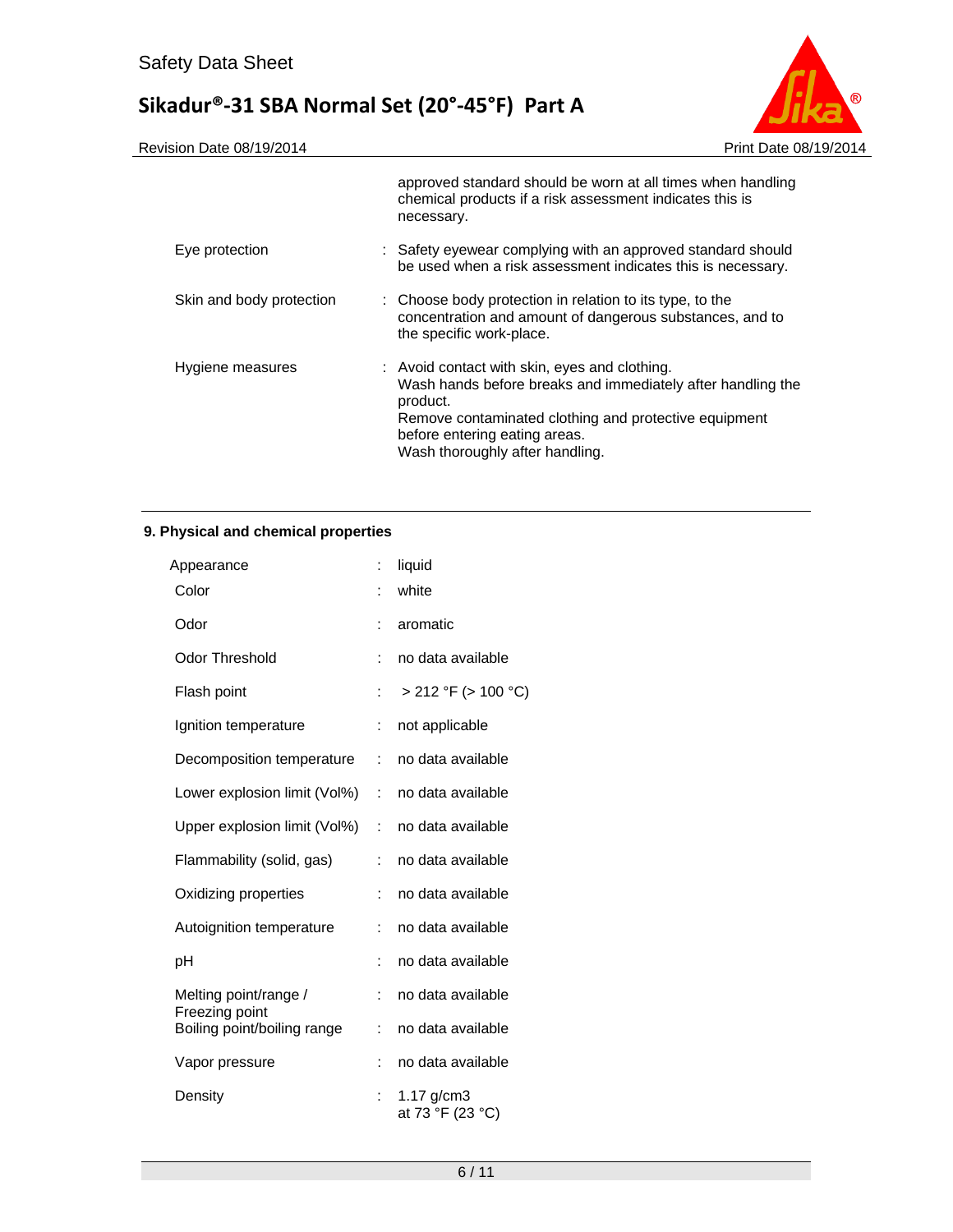



| Water solubility                            | Note: insoluble                                                    |
|---------------------------------------------|--------------------------------------------------------------------|
| Partition coefficient: n-<br>octanol/water  | no data available.                                                 |
| Viscosity, dynamic                          | no data available                                                  |
| Viscosity, kinematic                        | $> 20.5$ mm2/s<br>at $104 \text{ }^{\circ}F(40 \text{ }^{\circ}C)$ |
| Relative vapor density                      | no data available                                                  |
| Evaporation rate                            | no data available.                                                 |
| Burning rate                                | no data available                                                  |
| Volatile organic compounds<br>(VOC) content | $\therefore$ < 2 g/l<br>A+B Combined                               |

# **10. Stability and reactivity**

| Reactivity                            | : No dangerous reaction known under conditions of normal use. |
|---------------------------------------|---------------------------------------------------------------|
| Chemical stability                    | : The product is chemically stable.                           |
| Possibility of hazardous<br>reactions | : Stable under recommended storage conditions.                |
| Conditions to avoid                   | : no data available                                           |
| Incompatible materials                | : no data available                                           |

# **11. Toxicological information**

# **Acute toxicity**

# **Product**

| Acute oral toxicity       | : no data available |
|---------------------------|---------------------|
| Acute inhalation toxicity | : no data available |
| Acute dermal toxicity     | : no data available |

# **Ingredients:**

# **bisphenol-A-(epichlorhydrin) epoxy resin :**

| Acute oral toxicity | : LD50 Oral rat: $> 5,000$ mg/kg |
|---------------------|----------------------------------|
|                     |                                  |

| Acute dermal toxicity |  | : LD50 Dermal rabbit: $> 20,000$ mg/kg |  |  |
|-----------------------|--|----------------------------------------|--|--|
|-----------------------|--|----------------------------------------|--|--|

# **Phenol, 4-nonyl, branched :**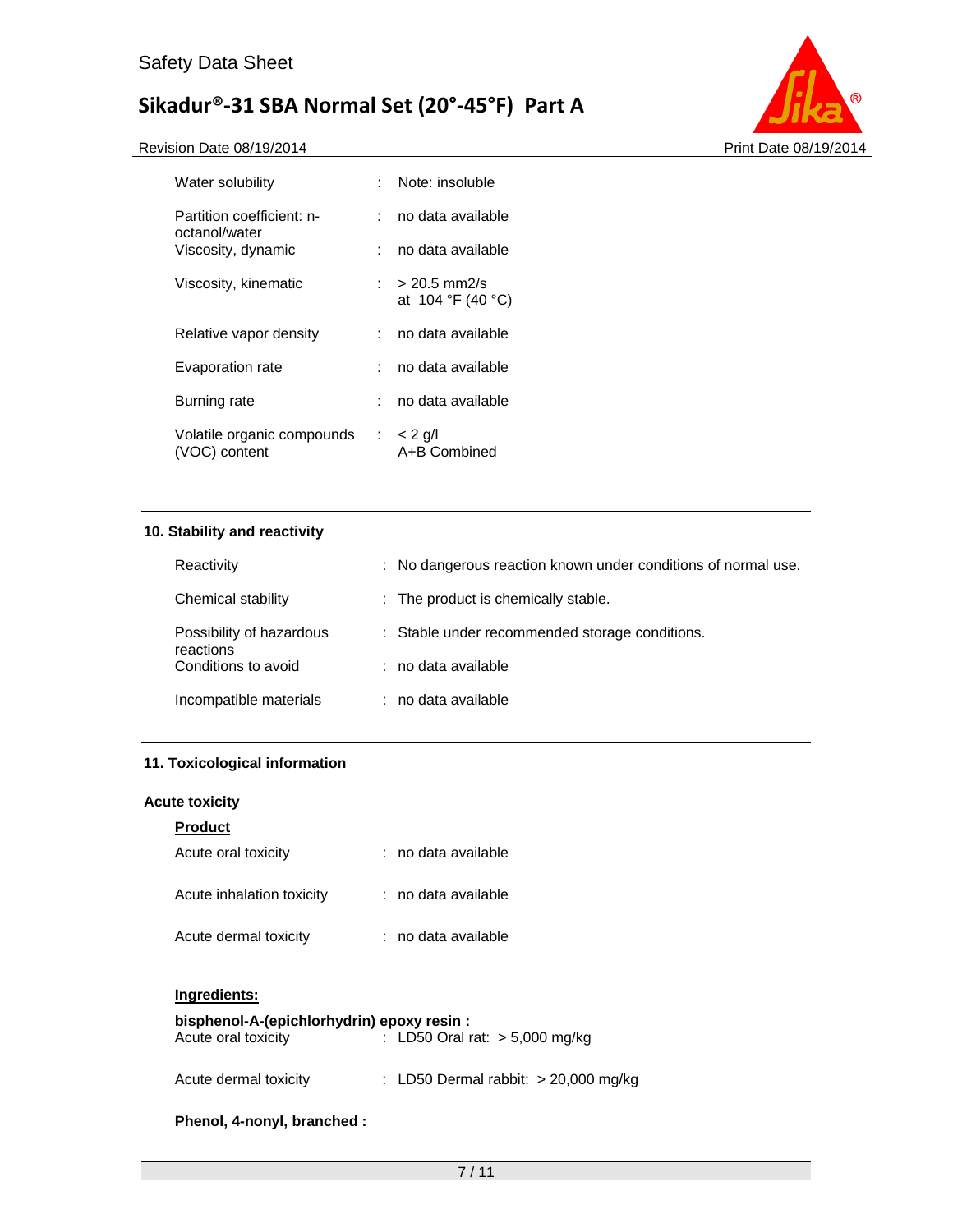Acute dermal toxicity : LD50 Dermal rabbit: 3,160 mg/kg



**Skin corrosion/irritation** 

| <b>Product</b>                                   |                                                                |
|--------------------------------------------------|----------------------------------------------------------------|
| <b>Result: Skin irritation</b>                   |                                                                |
|                                                  |                                                                |
| Causes skin irritation.                          |                                                                |
| Serious eye damage/eye irritation                |                                                                |
| <b>Product</b>                                   |                                                                |
| Causes serious eye damage.                       |                                                                |
| Respiratory or skin sensitization                |                                                                |
| <b>Product</b>                                   |                                                                |
| May cause an allergic skin reaction.             |                                                                |
|                                                  |                                                                |
| Germ cell mutagenicity                           |                                                                |
| <b>Product</b>                                   |                                                                |
| Mutagenicity                                     | : no data available                                            |
| Carcinogenicity                                  |                                                                |
| <b>Product</b>                                   |                                                                |
| Carcinogenicity                                  | : May cause cancer.                                            |
| <b>IARC</b>                                      | Group 1: Carcinogenic to humans                                |
|                                                  | Quartz (SiO2)<br>14808-60-7                                    |
|                                                  | Group 2B: Possibly carcinogenic to humans                      |
| <b>NTP</b>                                       | titanium dioxide<br>13463-67-7<br>Known to be human carcinogen |
|                                                  | Quartz (SiO2)<br>14808-60-7                                    |
| <b>Reproductive Toxicity/Fertility</b>           |                                                                |
| <b>Product</b>                                   |                                                                |
| Reproductive toxicity                            | : Suspected of damaging fertility or the unborn child.         |
| Reproductive Toxicity/Development/Teratogenicity |                                                                |
| Product                                          |                                                                |
| Teratogenicity                                   | : no data available                                            |
| <b>STOT-single exposure</b>                      |                                                                |
| <b>Product</b>                                   |                                                                |
| Assessment: no data available                    |                                                                |
| <b>STOT-repeated exposure</b>                    |                                                                |
|                                                  |                                                                |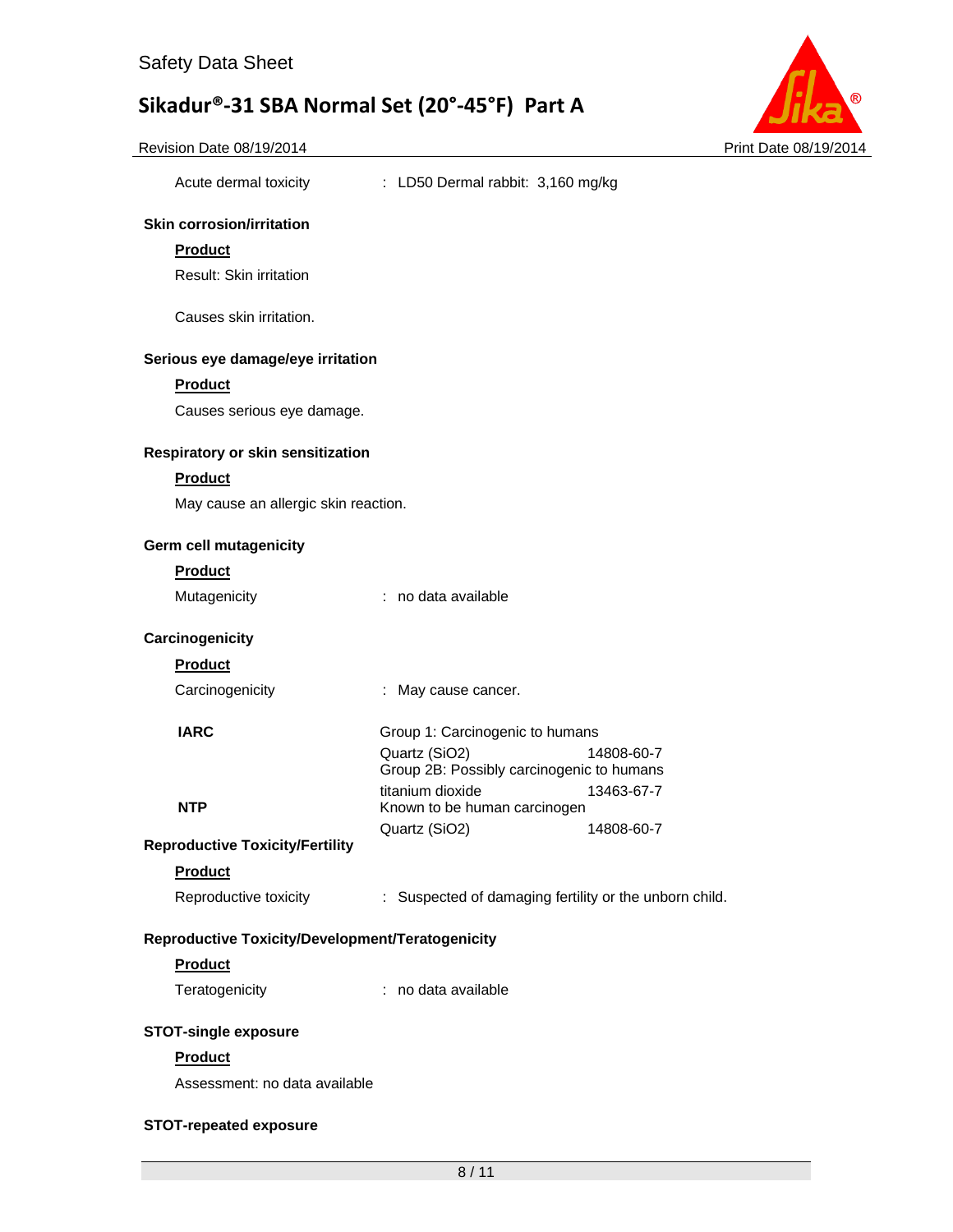



Once sensitized, a severe allergic reaction may occur when subsequently exposed to very low levels.

## **Product**

Assessment: no data available

# **Aspiration toxicity**

# **Product**

no data available

## **12. Ecological information**

| Other information | Do not empty into drains; dispose of this material and its<br>container in a safe way.<br>Avoid dispersal of spilled material and runoff and contact<br>with soil, waterways, drains and sewers.<br>Toxic to aquatic organisms, may cause long-term adverse<br>effects in the aquatic environment.<br>May be harmful to the environment if released in large<br>quantities.<br>Water polluting material. |
|-------------------|----------------------------------------------------------------------------------------------------------------------------------------------------------------------------------------------------------------------------------------------------------------------------------------------------------------------------------------------------------------------------------------------------------|
|-------------------|----------------------------------------------------------------------------------------------------------------------------------------------------------------------------------------------------------------------------------------------------------------------------------------------------------------------------------------------------------------------------------------------------------|

## **13. Disposal considerations**

## **Disposal methods**

| Waste from residues    | : Disposal of this product, solutions and any by-products should<br>at all times comply with the requirements of environmental<br>protection and waste disposal legislation and any regional<br>local authority requirements. |
|------------------------|-------------------------------------------------------------------------------------------------------------------------------------------------------------------------------------------------------------------------------|
| Contaminated packaging | : Empty containers should be taken to an approved waste<br>handling site for recycling or disposal.                                                                                                                           |

# **14. Transport information**

# **DOT**

Not regulated

**IATA**<br>UN3082 Environmentally hazardous substance, liquid, n.o.s. (bisphenol-A-(epichlorhydrin) epoxy resin), 9, III. Packing instruction (cargo aircraft): 964 Packing instruction (passenger aircraft): Y964

## **IMDG**

UN3082 ENVIRONMENTALLY HAZARDOUS SUBSTANCE, LIQUID, N.O.S. (bisphenol-A- (epichlorhydrin) epoxy resin), 9, III. EmS Number 1: E-A EmS Number 2: S-F Marine Pollutant: yes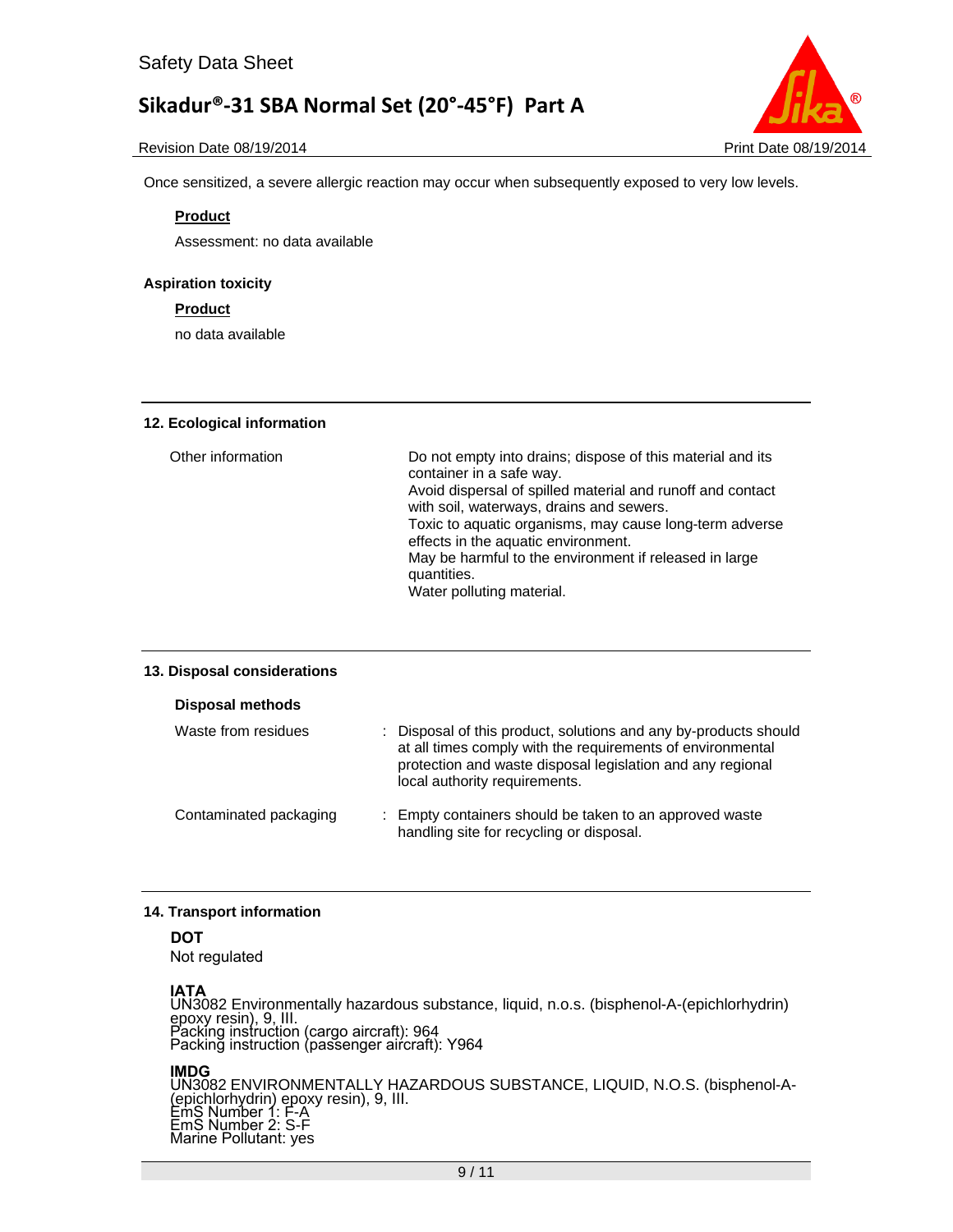

Revision Date 08/19/2014 **Print Date 08/19/2014** 

Special precautions not applicable

**Transport in bulk according to Annex II of MARPOL 73/78 and the IBC Code**  not applicable

# **15. Regulatory information**

**TSCA list** : All chemical substances in this product are either listed on the TSCA Inventory or are in compliance with a TSCA Inventory exemption.

# **EPCRA - Emergency Planning and Community Right-to-Know**

# **CERCLA Reportable Quantity**

This material does not contain any components with a CERCLA RQ.

# **SARA304 Reportable Quantity**

This material does not contain any components with a section 304 EHS RQ.

| SARA 311/312 Hazards                                                                                                                                                                                                                                                                                 | : Acute Health Hazard<br>Chronic Health Hazard                                                                                                                                                         |  |
|------------------------------------------------------------------------------------------------------------------------------------------------------------------------------------------------------------------------------------------------------------------------------------------------------|--------------------------------------------------------------------------------------------------------------------------------------------------------------------------------------------------------|--|
| <b>SARA 302</b>                                                                                                                                                                                                                                                                                      | : SARA 302: No chemicals in this material are subject to the<br>reporting requirements of SARA Title III, Section 302.                                                                                 |  |
| <b>SARA 313</b>                                                                                                                                                                                                                                                                                      | : SARA 313: This material does not contain any chemical<br>components with known CAS numbers that exceed the<br>threshold (De Minimis) reporting levels established by SARA<br>Title III, Section 313. |  |
| <b>Clean Air Act</b>                                                                                                                                                                                                                                                                                 |                                                                                                                                                                                                        |  |
| <b>Ozone-Depletion</b><br><b>Potential</b>                                                                                                                                                                                                                                                           | This product neither contains, nor was manufactured with a<br>Class I or Class II ODS as defined by the U.S. Clean Air Act<br>Section 602 (40 CFR 82, Subpt. A, App.A + B).                            |  |
| This product does not contain any hazardous air pollutants (HAP), as defined by the U.S. Clean<br>Air Act Section 12 (40 CFR 61).<br>This product does not contain any chemicals listed under the U.S. Clean Air Act Section 112(r) for<br>Accidental Release Prevention (40 CFR 68.130, Subpart F). |                                                                                                                                                                                                        |  |
| <b>California Prop 65</b>                                                                                                                                                                                                                                                                            | WARNING! This product contains a chemical known in the<br>State of California to cause cancer.                                                                                                         |  |

## **16. Other information**